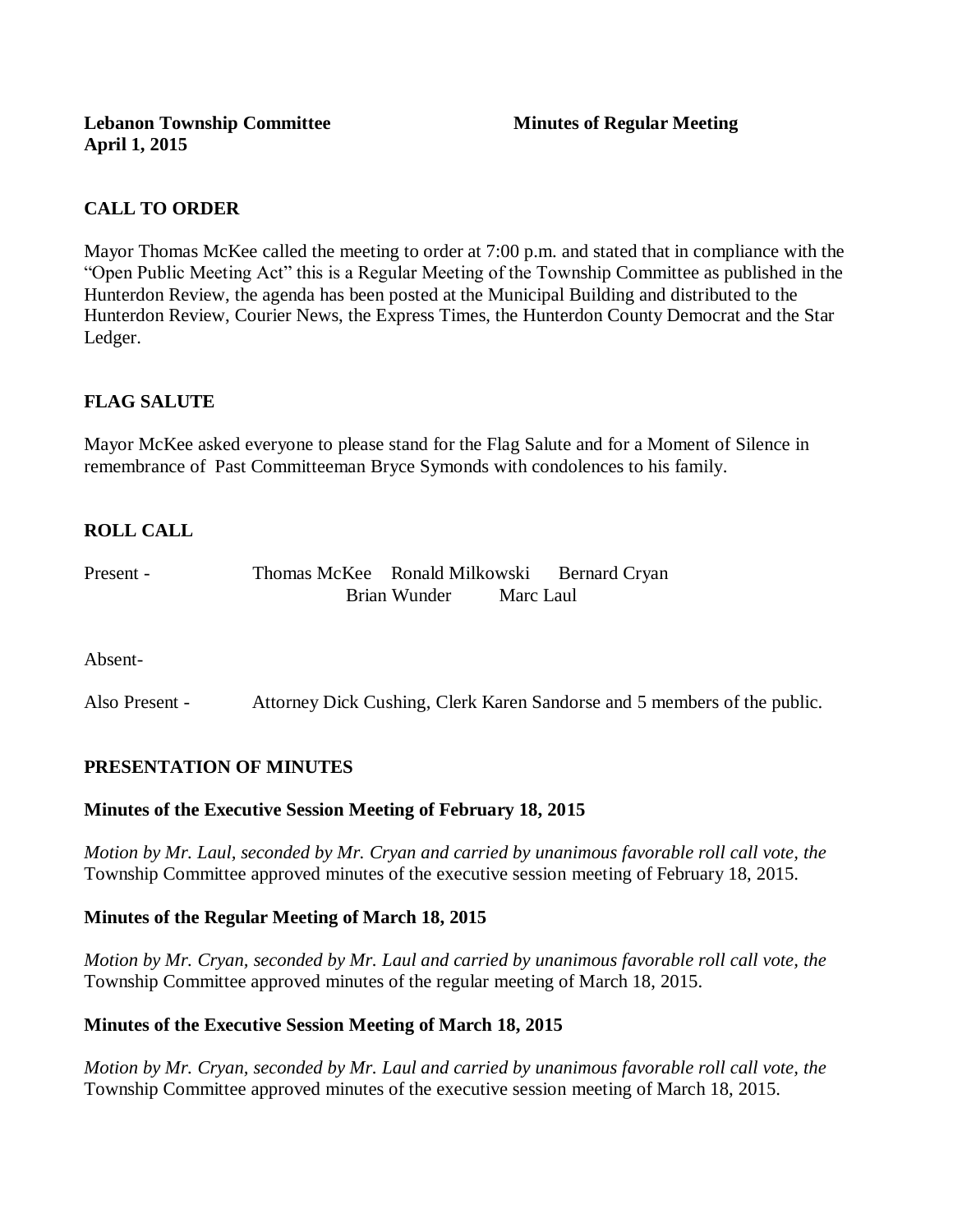## **PUBLIC COMMENTS – for agenda items only.**

*Motion by Mr. Cryan, seconded by Mr. Milkowski and carried by unanimous favorable roll call vote, the* Township Committee opened the public comment portion of the meeting.

There were no comments from the public.

*Motion by Mr. Cryan, seconded by Mr. Laul and carried by unanimous favorable roll call vote, the* Township Committee closed the public comment portion of the meeting.

## **2015 BUDGET INTRODUCTION**

### **Resolution No. 26-2015 - Delay in Budget Introduction**

*Motion by Mr. Cryan, seconded by Mr. Laul and carried by unanimous favorable roll call vote*, *the* Township Committee approved Resolution No. 26-2015 as written below.

## **TOWNSHIP OF LEBANON COUNTY OF HUNTERDON STATE OF NEW JERSEY RESOLUTION NO. 26-2015**

**WHEREAS**, under provisions of N.J.S.A.40A:4-5, a municipality shall introduce the Local Municipal Budget no later than March 14 of the fiscal year; and,

**WHEREAS**, the Township of Lebanon has delayed the introduction of the 2015 Municipal Budget past the statutory deadline; and,

**NOW, THEREFORE BE IT RESOLVED**, by the Township Committee of the Township of Lebanon, Hunterdon County, New Jersey, that the Township of Lebanon hereby petitions the Director of the Division of Local Government Services to allow a delayed introduction of the 2015 Lebanon Township Municipal Budget; and,

**BE IT FURTHER RESOLVED** that a certified copy of this Resolution shall be forwarded to the Director of the Division of Local Government Services, 101 South Broad Street, P.O. Box 803, Trenton, New Jersey 08625-0803.

### **Resolution No. 27-2015- Special Item of Revenue~**

*Motion by Mr. Laul, seconded by Mr. Cryan and carried by unanimous favorable roll call vote*, *the* Township Committee approved Resolution No. 27-2015 as written below.

## **TOWNSHIP OF LEBANON COUNTY OF HUNTERDON STATE OF NEW JERSEY RESOLUTION NO. 27-2015**

WHEREAS, the 2015 Local Municipal Budget was introduced on the 1st day of April, 2015; and,

WHEREAS, during the fiscal year 2015 the Township of Lebanon has been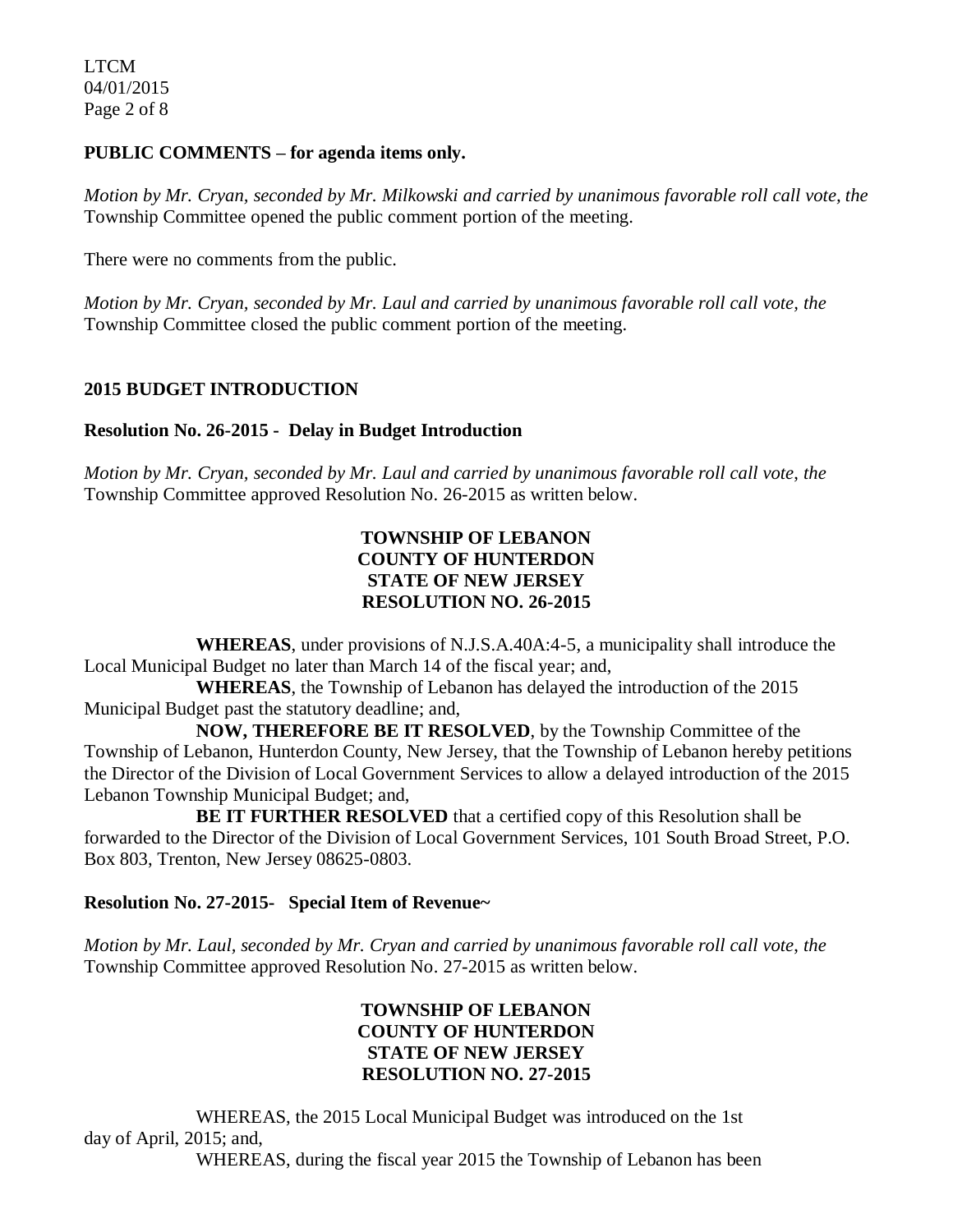LTCM 04/01/2015 Page 3 of 8

allocated a state grant for various programs in the amount of \$73,233.00.

NOW, THEREFORE BE IT RESOLVED, that petition be made herewith to the Director of the Division of Local Government Services that the 2015 Local Municipal Budget include a special item of revenue under the heading of **"Special Items of General Revenue Anticipated with Prior Written Consent of Director of Local Government Services-Public and Private Revenues Offset with Appropriations:"**

| <b>Clean Communities Program-2015</b>                  | \$22,033 |
|--------------------------------------------------------|----------|
| Drunk Driving Enforcement Grant - Prior Year Unapprop. | 1,982    |
| <b>Recycling Tonnage Grant - Prior Year Unapprop</b>   | 5,406    |
| Law and Public Safety - Prior Year Unapprop.           | 42,553   |
| <b>Body Armor Grant - Prior Year Unapprop.</b>         | 1,259    |
|                                                        | \$73.233 |

#### **Resolution No. 28-2015 - Deferral of School Taxes**

*Motion by Mr. Laul, seconded by Mr. Cryan and carried by unanimous favorable roll call vote*, *the* Township Committee approved Resolution No. 28-2015 as written below.

# **TOWNSHIP OF LEBANON COUNTY OF HUNTERDON STATE OF NEW JERSEY RESOLUTION NO. 28-2015**

**WHEREAS**, the provisions of C.63, P.L.1991 (The Supplemental Municipal Property Tax Relief Act) under Section 13 required municipalities whose school tax year is on a fiscal basis to defer twenty-five (25) per cent of the maximum allowable amount and anticipate it into their budget over a four (4) year period beginning in budget year 1991, and ending in budget year 1994 as additional Municipal surplus to offset the local property tax levy for local purposes; and,

**WHEREAS**, the provisions of C.63, P.L.1991 were amended in calendar year 1993 that changed the mandatory provision of the use of this deferred school tax to a permissive provision; and,

**WHEREAS**, the revised provisions for electing to utilize the deferred school tax require the governing body to make such election by introduction of the municipal budget.

**NOW, THEREFORE, BE IT RESOLVED** by the Township Committee of the Township of Lebanon that election be made to defer school taxes as of December 31, 2014, and be reflected in the Annual Financial Statement for the year 2014 as follows:

|                                                | FY 14-15<br><b>SCHOOL LEVY</b> | <b>MAXIMUM AMOUNT</b><br>OF DEFER TAX |
|------------------------------------------------|--------------------------------|---------------------------------------|
| Local School Tax                               | \$9,400,000                    | \$4,700,000                           |
| TOTAL MAXIMUM DEFER TAX 12/31/14               |                                | 4,700,000                             |
| LESS – DEFER TAX $12/31/13$                    |                                | 3,866,263                             |
| INCREASE IN MAXIMUM DEFER TAX                  |                                |                                       |
| ALLOWABLE FOR CALENDAR YEAR 2014               | \$833,737                      |                                       |
| ACTUAL AMOUNT INCREASE OF DEFERRED AT 12/31/14 |                                | \$525,000                             |
|                                                |                                |                                       |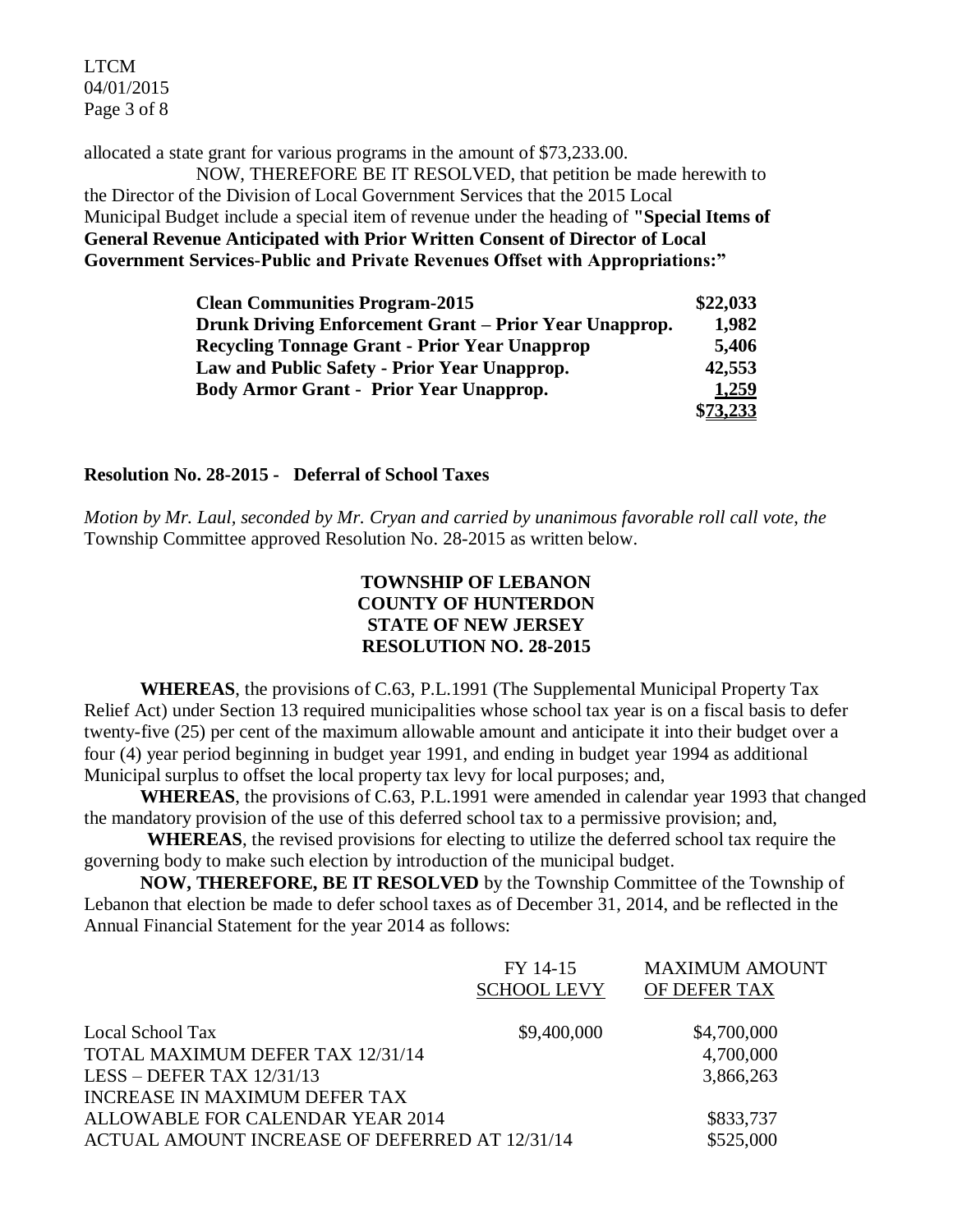LTCM 04/01/2015 Page 4 of 8

#### **Resolution No. 29-2015 - 2015 Municipal Budget Introduction**

*Motion by Mr. Milkowski, seconded by Mr. Laul and carried by unanimous favorable roll call vote*, *the* Township Committee approved Resolution No. 29-2015 as written below.

## **TOWNSHIP OF LEBANON COUNTY OF HUNTERDON STATE OF NEW JERSEY**

#### **RESOLUTION NO. 29-2015**

 **WHEREAS**, the Township of Lebanon is holding a meeting on April 1, 2015, for the purpose of introducing the 2015 Municipal Budget and conducting other matters; and,

 **NOW, THEREFORE BE IT RESOLVED**, by the Township Committee of the Township of Lebanon, Hunterdon County, New Jersey, that the Township of Lebanon hereby petitions the Director of the Division of Local Government Services that the 2015 Local Municipal Budget be introduced and approved on April 1, 2015.

#### **2015 LEBANON TOWNSHIP MUNICIPAL BUDGET**

| Surplus anticipated general revenues  | 985,729.00       |
|---------------------------------------|------------------|
| <b>Total Miscellaneous revenue</b>    | 2,829,655.00     |
| <b>Receipts from Delinquent Taxes</b> | 280,000.00       |
| <b>Local Property Taxes</b>           | 1,730,999.00     |
| <b>Total General Revenues</b>         | \$5,826,383.00   |
| Salaries and Wages                    | \$2,143,580.00   |
| <b>Other Expenses</b>                 | 1,739,338.00     |
| Capital Improvements                  | 400,000.00       |
| Debt Service                          | 631,182.00       |
| <b>Statutory Expenses</b>             | 506,287.00       |
| <b>Reserve for Delinquent Taxes</b>   | 405,996.00       |
| <b>Total 2015 Municipal Budget</b>    | \$5,826,383.00   |
| <b>Municipal Tax Rate</b>             | $$0.2337$ (Est.) |
|                                       |                  |

#### **OLD BUSINESS**

#### **Township Engineer Correspondence - Winding Brook Lane**

Mayor McKee stated that residents from Winding Brook Lane came before the Committee to ask if the Township would consider taking ownership of the road. The Committee agreed to send the Township Engineer out to conduct an inspection of the road. The cost for the initial inspection would be paid for by the Township; however, any additional costs would be the responsibility of Winding Brook Lane residents. Engineer Steve Risse visited the site and provided the Committee with a proposal as to the cost associated with moving forward in determining if the roadway meets Lebanon Township's Class II Local Road Standard. Engineer Risse estimated that the cost of performing the level of analysis required will be approximately \$2,500 to complete.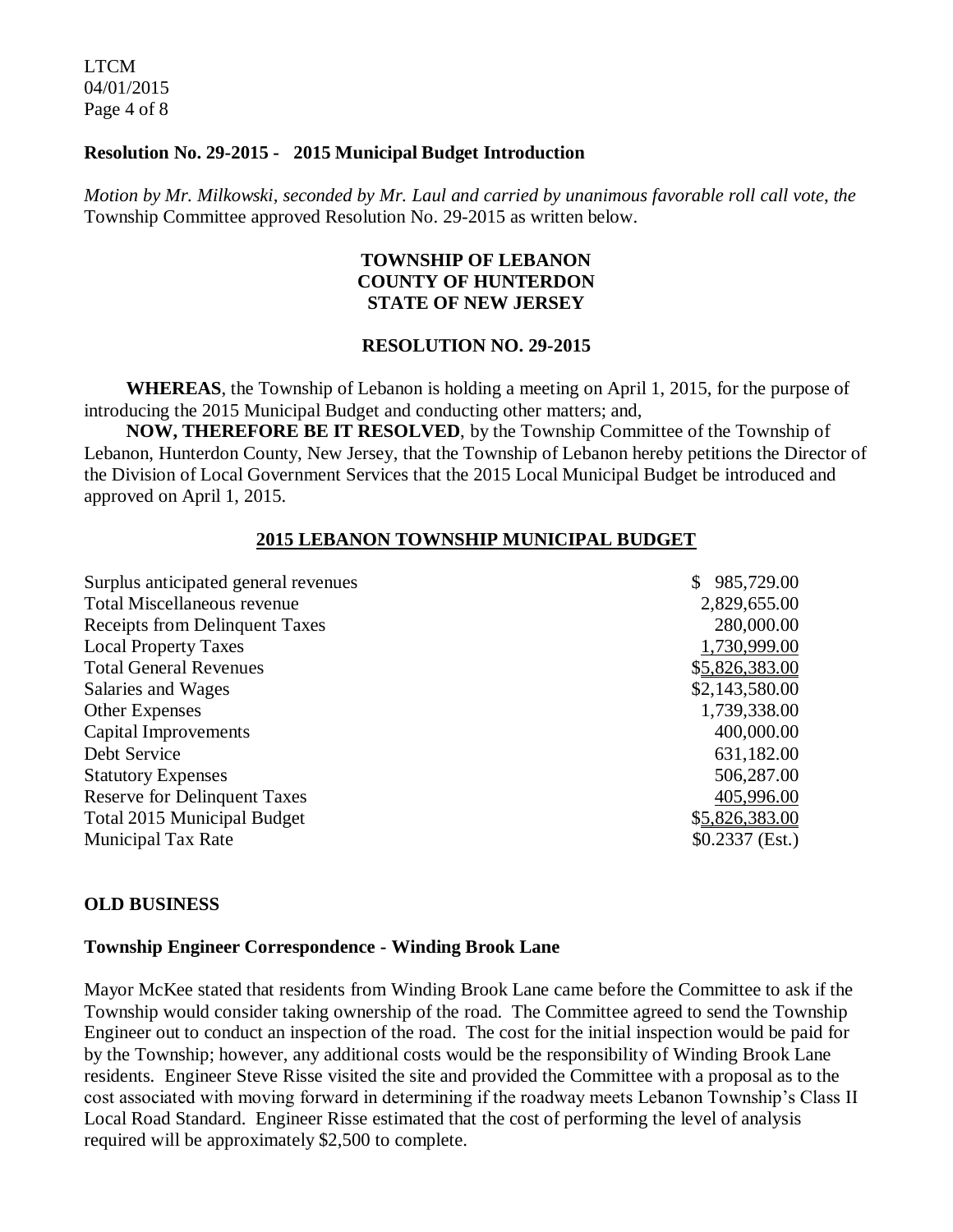LTCM 04/01/2015 Page 5 of 8

Mr. Milkowski stated that the Committee agreed that the Township would cover the Engineer's first visit, which it has. The residents were informed that they would have to put money in escrow to cover any additional expenses.

The Clerk is to send an email to the Winding Brook Road Association informing them that the Township has completed their one time obligation. If they would like to proceed with the analysis, they must establish an escrow account with the Township to cover the additional costs.

*Motion by Mr. Wunder, seconded by Mr. Laul and carried by favorable roll call vote*, *the Township* Committee directed the Clerk to send an email to the Winding Brook Road Association informing them of the Committee's position. AYES: Wunder, McKee, Milkowski, Laul ABSTAIN: Cryan

# **Township Volunteer Appreciation Event**

Mayor McKee stated that last year the Township's Volunteer Appreciation Event took place in the park. Mayor McKee asked the Committee if they would like to have the same type of event this year. Mr. Milkowski stated that he spoke to residents who had attended the Township dinners as well as the event in the park. There was no one who favored the dinner over holding the event in the park. The Township Committee decided that the Volunteer Event will be held as a picnic in the park again this year. The date will be determined at the next meeting.

## **Grants**

Mr. Wunder stated that he is looking for direction from the Committee regarding grants. He asked if the Committee would like to look into a grant writer. The Committee is not sure what the cost would be. Discussion was held on having an individual search for grants as opposed to strictly writing grants. Mr. Milkowski stated that he spoke with an individual who wrote grants for the park and she is willing to assist the Township in seeking other grants.

## **Food Pantry**

Mr. Cryan stated that after many conversations with Senator Dougherty's office he was provided with the name of a person in Trenton that oversees the buildings at the Hagedorn facility. Mr. Cryan stated that he informed the gentleman of the Committee's need to assist the Food Pantry and it looks to be very promising. Mr. Cryan is expecting a call back soon and will provide the Committee with an update. Mr. Cryan thanked Mr. Gary Milkowski for his suggestion of the Hagedorn facility being a possible location for the Food Pantry to operate out of.

## **Green Team**

Mr. Laul stated that the Green Team would like April to be an "Adopt a Road Program" month. The Green Team asks that anyone who adopts an area of roadway to please reach out to the Green Team to inform them of the quantity of refuse you collected. Mr. Adam Duckworth is heading the program. He has received garbage bags and gloves from Waste Management for the program. If anyone is interested in adopting an area of roadway they can look to the Green Team Facebook page or the newsletter for Adam Duckworth's contact information.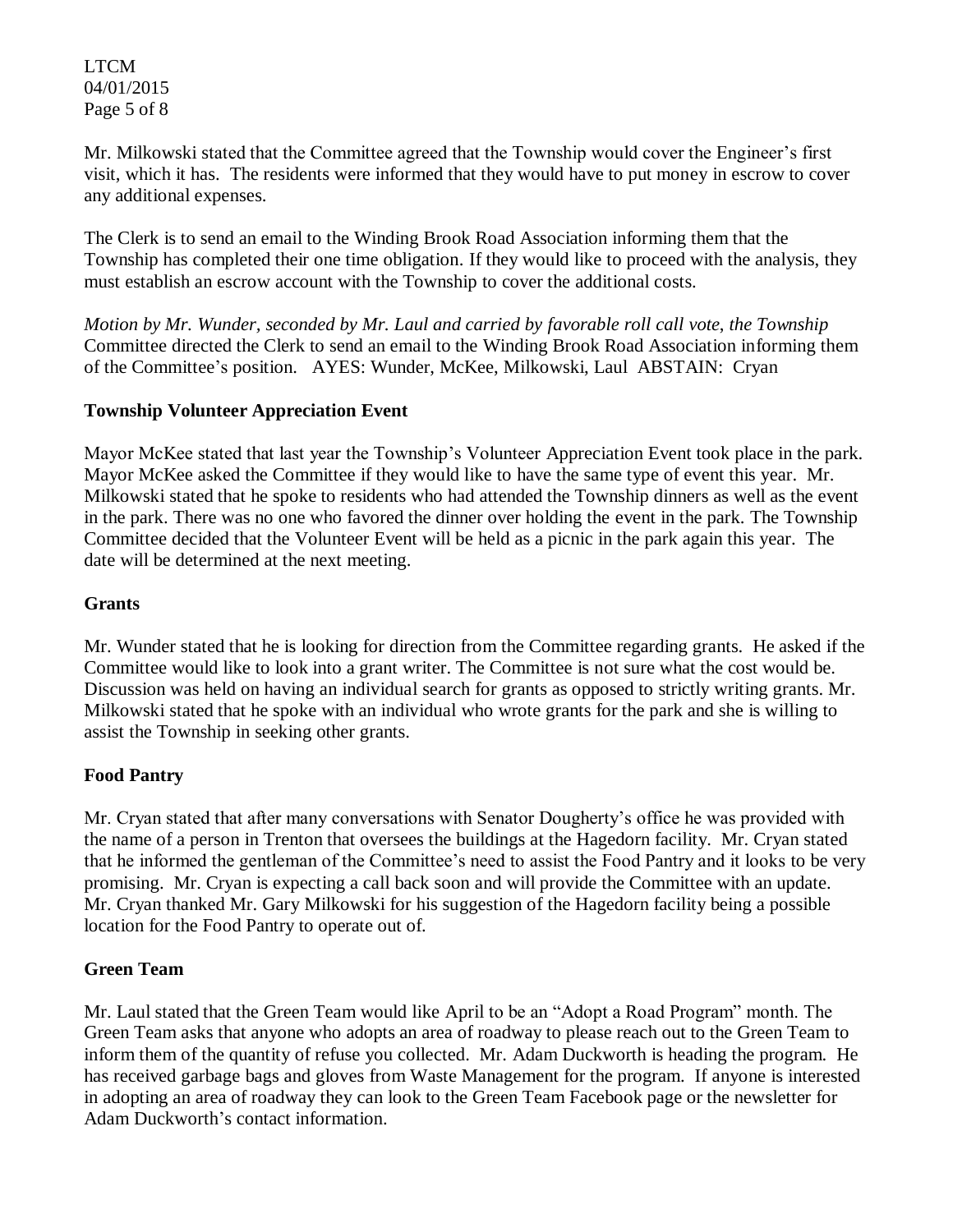LTCM 04/01/2015 Page 6 of 8

## **NEW BUSINESS**

## **Fire Department Ordinances**

Mayor McKee stated that the Committee has received, for their review, three ordinances that pertain to the Fire Department. The ordinances will be placed on the next meeting agenda.

Mr. Cushing stated that with respect to fining a person for calling the Squad when it is not an emergency, may not be a viable approach. It may however be acceptable to adopt an ordinance that would establish a fee for a non-emergency transports.

## **PRESENTATION OF VOUCHERS**

Committee Members provided a description of vouchers exceeding \$1000.00.

*Motion by Mr. Laul, seconded by Mr. Cryan and carried by unanimous favorable roll call vote, the* Township Committee approved the April 1, 2015 bill list in amount of \$ 122,936.97. The check for Public Service Systems, in the amount of \$2622.76, is to be held until the Police Chief verifies that the amount is correct. The Chief is to notify Mr. Milkowski, who will then inform the Clerk, that payment can be made.

### **CORRESPONDENCE**

- a. Board of Adjustment Resolution Report on Application and Appeals for Variances Discussion was held on the Board's recommendation that a sub-committee be formed to review issues surrounding private roads.
- b. William Swartz Melick's Orchard Pesticide Spraying Mayor McKee stated that he received a call from Assemblyman Peterson's office regarding Mr. Swartz's concerns. Mayor McKee will be returning the call tomorrow.

## **PUBLIC COMMENTS**

*Motion by Mr. Milkowski, seconded by Mr. Laul and carried by unanimous favorable roll call vote, the* Township Committee opened the public comment portion of the meeting at 7:35p.m.

There were no comments from the public.

*Motion by Mr. Cryan, seconded by Mr. Milkowski and carried by unanimous favorable roll call vote, the* Township Committee closed the public comment portion of the meeting at 7:36 p.m.

### **Resolution No. 30-2015 –Executive Session**

*Motion by Mr. Milkowski, seconded by Mr. Laul and carried by unanimous favorable roll call vote, the* Township Committee approved Resolution No. 30-2015 and convened in executive session at 7:37 p.m.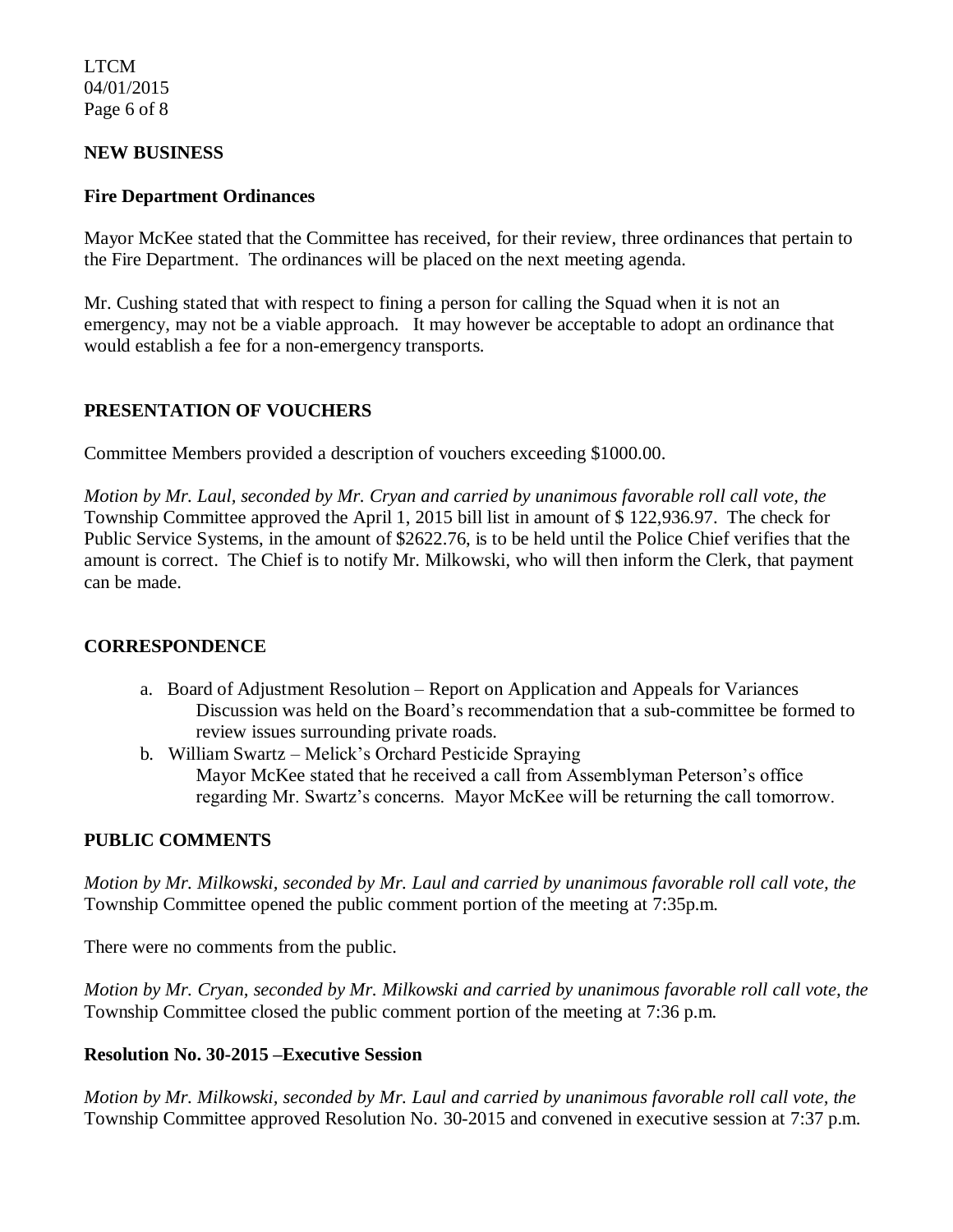## TOWNSHIP OF LEBANON COUNTY OF HUNTERDON STATE OF NEW JERSEY RESOLUTION NO. 30-2015 RESOLUTION AUTHORIZING EXECUTIVE SESSION

WHEREAS, the Open Public Meetings Act; *N.J.S.A.* 10:4-6 *et seq*., declares it to be the public policy of the State to insure the right of citizens to have adequate advance notice of and the right to attend meetings of public bodies at which business affecting the public is discussed or acted upon; and

WHEREAS, the Open Public Meetings Act also recognizes exceptions to the right of the public to attend portions of such meetings; and

 WHEREAS, the Mayor and Committee find it necessary to conduct an executive session closed to the public as permitted by the *N.J.S.A*. 40:4-12; and

 WHEREAS, the Mayor and Committee will reconvene in public session at the conclusion of the executive session;

 NOW, THEREFORE, BE IT RESOLVED by the Mayor and Committee of the Township of Lebanon, County of Hunterdon, State of New Jersey that they will conduct an executive session to discuss the following topic(s) as permitted by *N.J.S.A*. 40:4-12:

A matter which Federal Law, State Statute or Rule of Court requires be kept confidential or excluded from discussion in public (Provision relied upon:

A matter where the release of information would impair a right to receive funds from the federal government;

\_\_\_\_\_\_A matter whose disclosure would constitute an unwarranted invasion of individual privacy; X A collective bargaining agreement, or the terms and conditions thereof (Specify contract:

\_\_\_\_\_\_\_\_\_\_\_\_\_\_\_\_\_\_\_\_\_\_\_\_\_\_\_\_\_\_\_\_\_\_\_\_\_\_\_\_\_\_\_); A matter involving the purpose, lease or acquisition of real property with public funds, the setting of bank rates or investment of public funds where it could adversely affect the public interest if discussion of such matters were disclosed; Real Estate Acquisitions

Tactics and techniques utilized in protecting the safety and property of the public provided that their disclosure could impair such protection;

\_\_\_\_\_\_Investigations of violations or possible violations of the law;

\_\_\_\_\_\_\_\_\_\_\_\_\_\_\_\_\_\_\_\_\_\_\_\_\_\_\_\_\_\_\_\_\_\_\_\_\_\_\_\_\_\_\_\_\_\_\_\_\_\_\_\_\_);

 Pending or anticipated litigation or contract negotiation in which the public body is or may become a party; (The general nature of the litigation or contract negotiations is**:**

Professional Service Contracts\_\_\_\_\_\_. The public disclosure of such information at this time would have a potentially negative impact on the municipality's position in the litigation or negotiation; therefore this information will be withheld until such time as the matter is concluded or the potential for negative impact no longer exists.

 Matters falling within the attorney-client privilege, to the extent that confidentiality is required in order for the attorney to exercise his or her ethical duties as a lawyer; (The general nature of the matter is:

OR the public disclosure of such information at this time would have a potentially negative impact on the municipality's position with respect to the matter being discussed; therefore this information will be withheld until such time as the matter is concluded or the potential for negative impact no longer exists.*)*;

 Matters involving the employment, appointment, termination of employment, terms and conditions of employment, evaluation of the performance, promotion or disciplining of any specific prospective or current public officer or employee of the public body, where all individual employees or